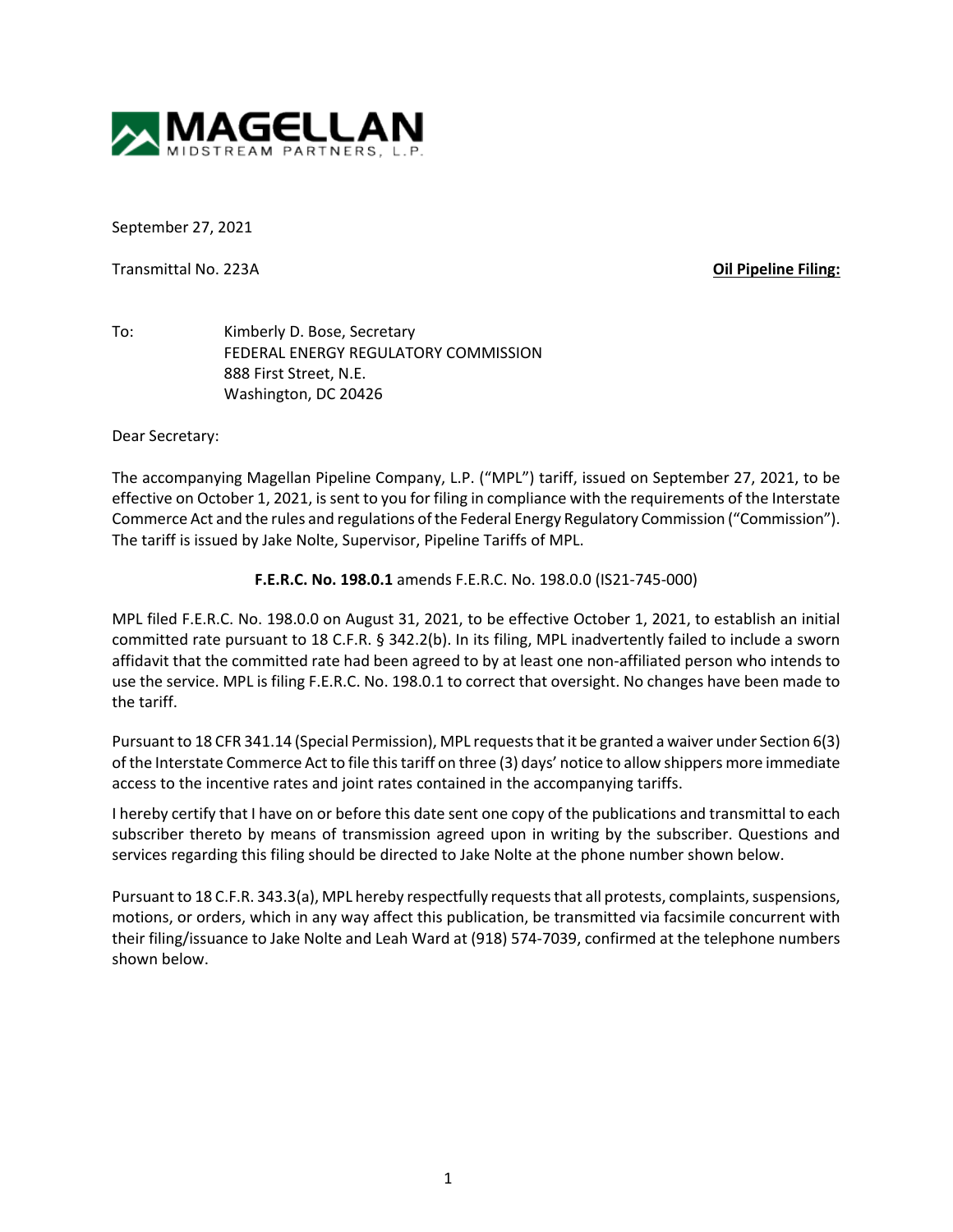Respectfully submitted,

Jane Nat

Jake Nolte Supervisor, Tariffs One Williams Center, MD-28 Tulsa, OK 74172 (918) 574-7176 jake.nolte@magellanlp.com

Leah Ward Senior Counsel & Director, Compliance & Ethics One Williams Center, MD-28 Tulsa, OK 74172 (918) 574-7454 leah.ward@magellanlp.com